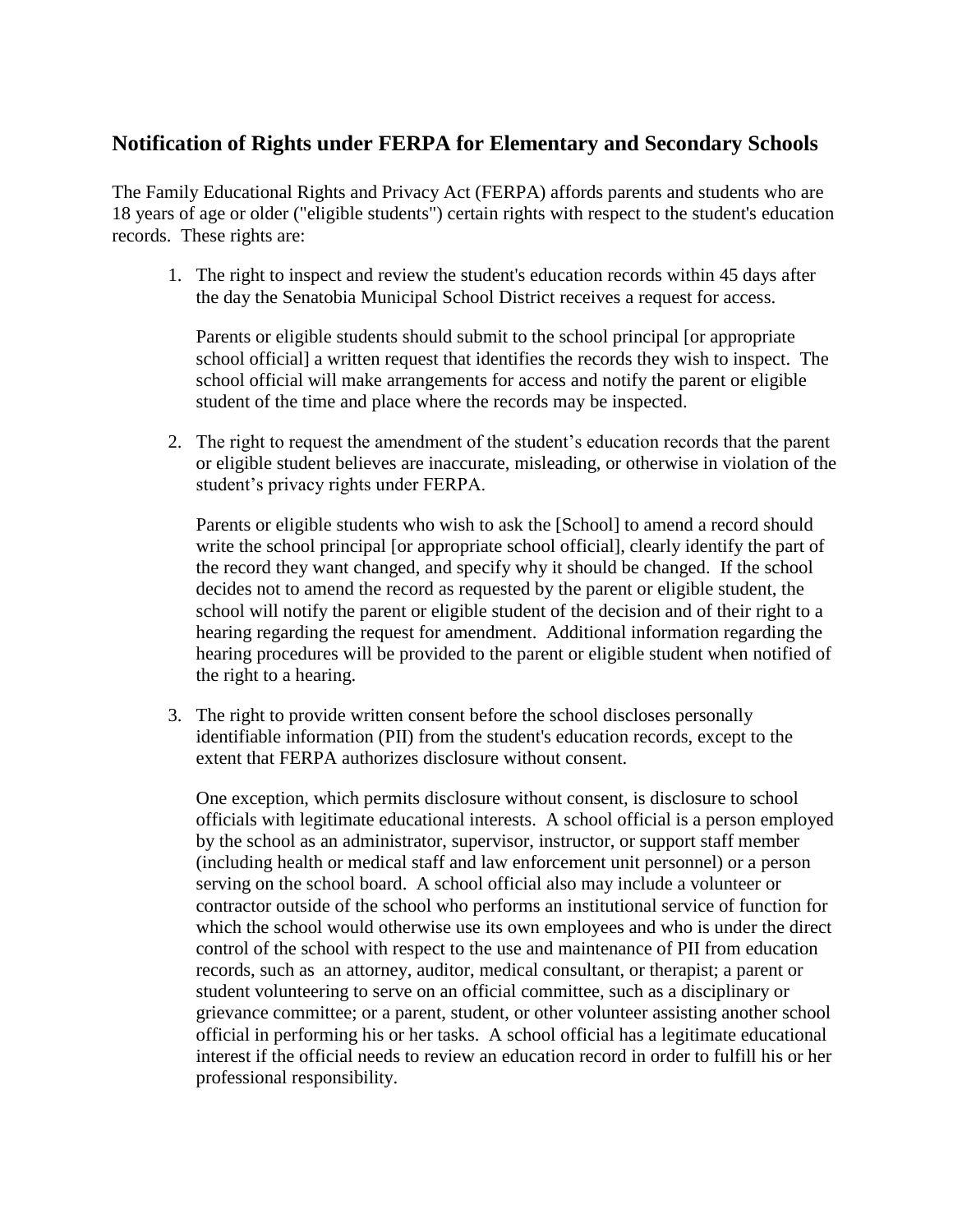Upon request, the school discloses education records without consent to officials of another school district in which a student seeks or intends to enroll, or is already enrolled if the disclosure is for purposes of the student's enrollment or transfer. [NOTE: FERPA requires a school district to make a reasonable attempt to notify the parent or student of the records request unless it states in its annual notification that it intends to forward records on request.]

4. The right to file a complaint with the U.S. Department of Education concerning alleged failures by the [School] to comply with the requirements of FERPA. The name and address of the Office that administers FERPA are:

> Family Policy Compliance Office U.S. Department of Education 400 Maryland Avenue, SW Washington, DC 20202

[NOTE: In addition, a school may want to include its directory information public notice, as required by §99.37 of the regulations, with its annual notification of rights under FERPA.]

See the list below of the disclosures that elementary and secondary schools may make without consent.

FERPA permits the disclosure of PII from students' education records, without consent of the parent or eligible student, if the disclosure meets certain conditions found in §99.31 of the FERPA regulations. Except for disclosures to school officials, disclosures related to some judicial orders or lawfully issued subpoenas, disclosures of directory information, and disclosures to the parent or eligible student, §99.32 of the FERPA regulations requires the school to record the disclosure. Parents and eligible students have a right to inspect and review the record of disclosures. A school may disclose PII from the education records of a student without obtaining prior written consent of the parents or the eligible student –

- To other school officials, including teachers, within the educational agency or institution whom the school has determined to have legitimate educational interests. This includes contractors, consultants, volunteers, or other parties to whom the school has outsourced institutional services or functions, provided that the conditions listed in  $\S 99.31(a)(1)(i)(B)(1) - (a)(1)(i)(B)(2)$  are met. ( $\S 99.31(a)(1)$ )
- To officials of another school, school system, or institution of postsecondary education where the student seeks or intends to enroll, or where the student is already enrolled if the disclosure is for purposes related to the student's enrollment or transfer, subject to the requirements of  $\S 99.34$ . ( $\S 99.31(a)(2)$ )
- To authorized representatives of the U. S. Comptroller General, the U. S. Attorney General, the U.S. Secretary of Education, or State and local educational authorities, such as the State educational agency in the parent or eligible student's State (SEA). Disclosures under this provision may be made, subject to the requirements of §99.35, in connection with an audit or evaluation of Federal- or State-supported education